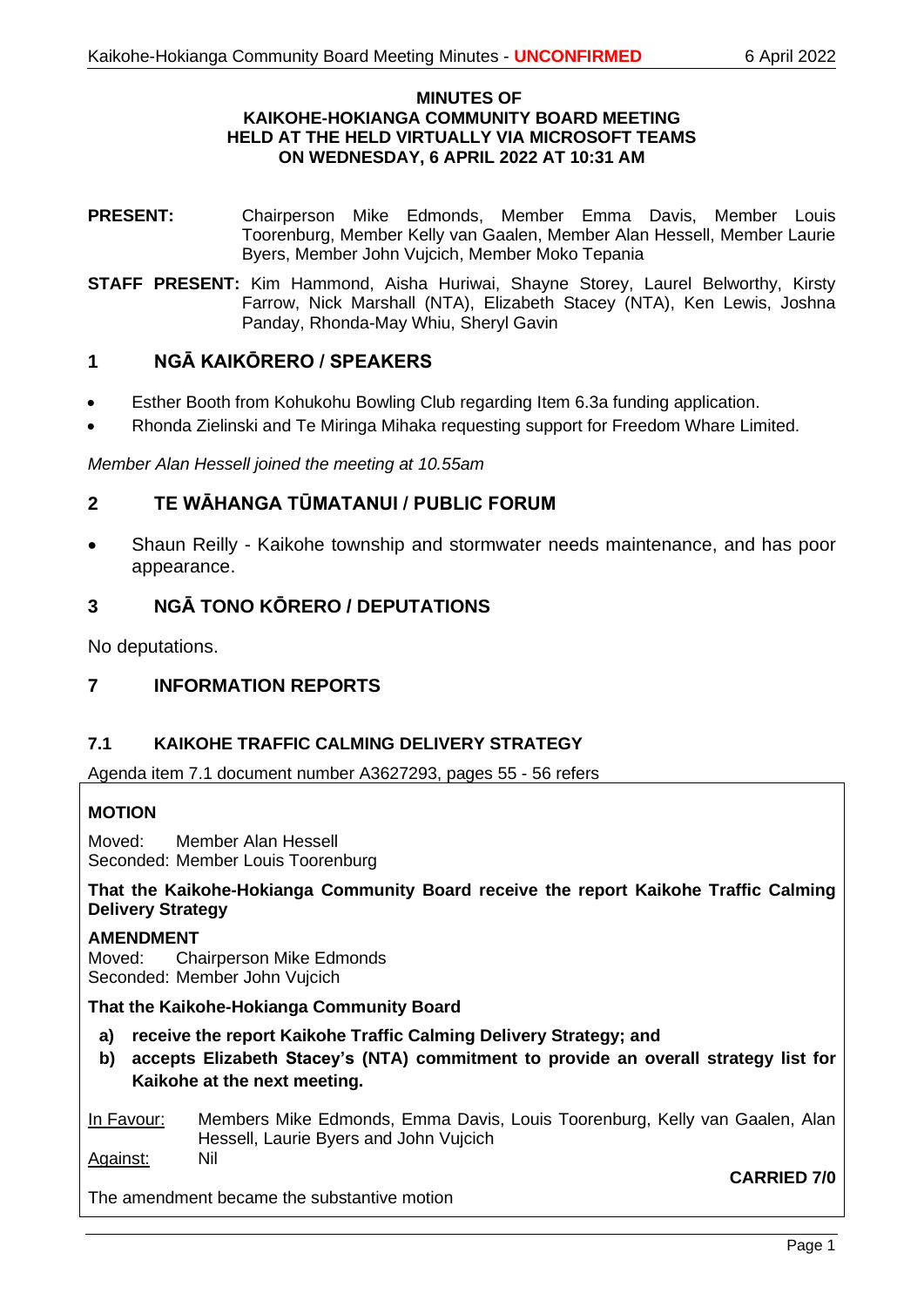# **RESOLUTION 2022/16**

Moved: Chairperson Mike Edmonds Seconded: Member John Vujcich

**That the Kaikohe-Hokianga Community Board receive the report Kaikohe Traffic Calming Delivery Strategy and accepts Elisabeth's commitment to provide an overall strategy list for Kaikohe at the next meeting.**

In Favour: Members Mike Edmonds, Emma Davis, Louis Toorenburg, Kelly van Gaalen, Alan Hessell, Laurie Byers and John Vujcich Against: Nil

**CARRIED**

# **4 NGĀ WHAKAPĀHA ME NGĀ PĀNGA MEMA / APOLOGIES AND CONFLICTS OF INTEREST**

# **RESOLUTION 2022/17**

Moved: Chairperson Mike Edmonds Seconded: Member Emma Davis

### **That the apology received from Member Moko Tepania be accepted.**

In Favour: Members Mike Edmonds, Emma Davis, Louis Toorenburg, Kelly van Gaalen, Alan Hessell, Laurie Byers and John Vujcich Against: Nil

**CARRIED**

# **5 CONFIRMATION OF PREVIOUS MINUTES**

# **5.1 CONFIRMATION OF PREVIOUS MINUTES**

Agenda item 5.1 document number A3538463, pages 12 - 12 refers

# **RESOLUTION 2022/18**

Moved: Member Alan Hessell Seconded: Member John Vujcich

**That the Kaikohe-Hokianga Community Board confirms the minutes of their meeting held 2 March 2022 as a true and correct record**

In Favour: Members Mike Edmonds, Emma Davis, Louis Toorenburg, Kelly van Gaalen, Alan Hessell, Laurie Byers and John Vujcich Against: Nil

**CARRIED**

# **6 REPORTS**

# **6.1 DISCHARGING OF THE HOKIANGA SPRAYING COMMITTEE**

Agenda item 7.1 document number A3615572, pages 16 - 17 refers

# **RESOLUTION 2022/19**

Moved: Chairperson Mike Edmonds Seconded: Member John Vujcich

### **That Kaikohe-Hokianga Community Board;**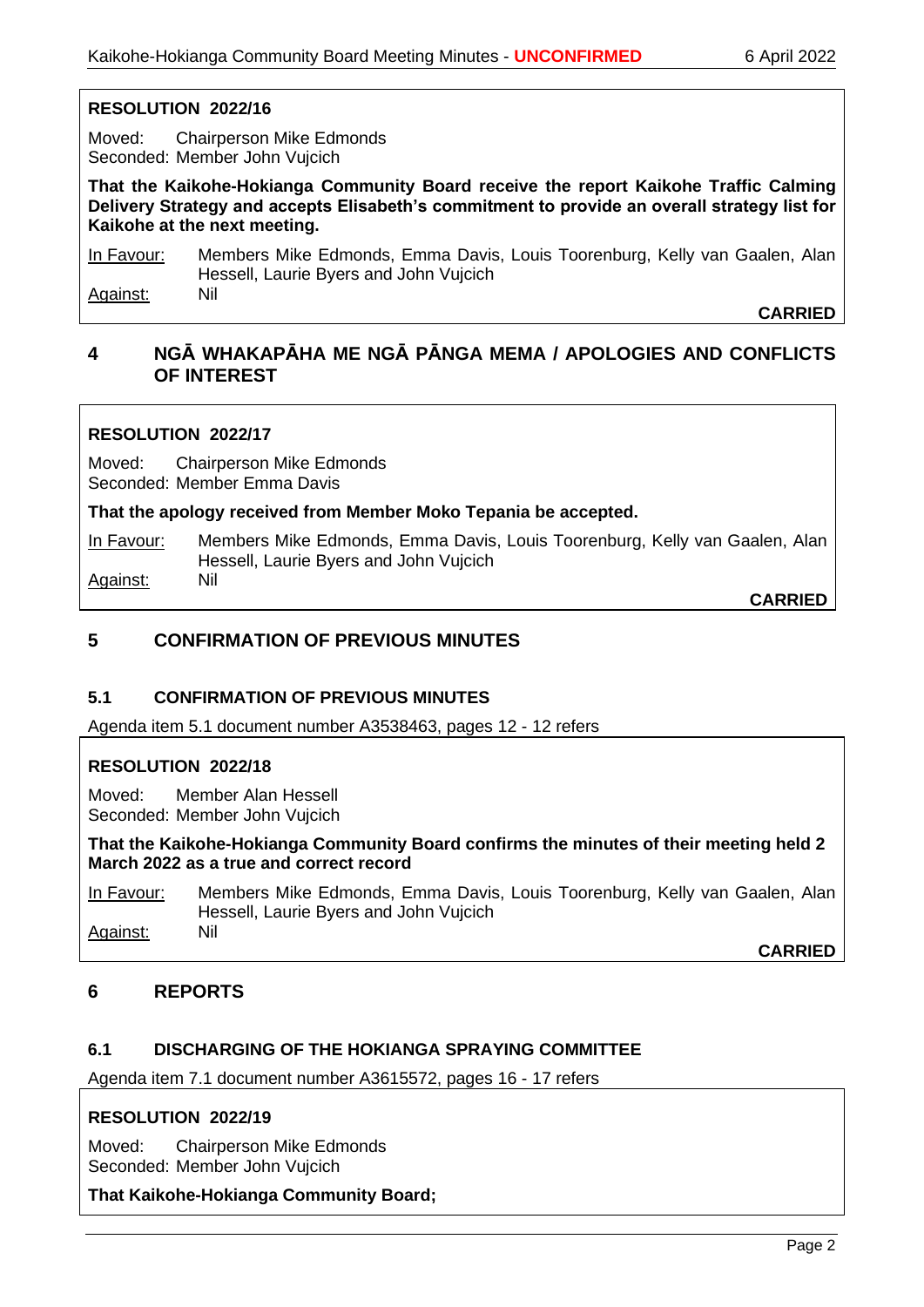- **a) disestablish the Hokianga Spraying Committee and discharge all members from their committee roles.**
- **b) acknowledge and thank community representatives Gail and John Aiken, Peter Reid and Lorene Royal for their service and community advocacy.**

In Favour: Members Mike Edmonds, Emma Davis, Louis Toorenburg, Kelly van Gaalen, Alan Hessell, Laurie Byers and John Vujcich Against: Nil

**CARRIED**

# **6.2 KAIKOHE-HOKIANGA STATEMENT OF COMMUNITY BOARD FUND ACCOUNT AS AT 28 FEBRUARY 2022**

Agenda item 7.2 document number A3640349, pages 18 - 19 refers

# **RESOLUTION 2022/20**

Moved: Member Louis Toorenburg Seconded: Member Emma Davis

**That the Kaikohe-Hokianga Community Board receives the report Kaikohe-Hokianga Statement of Community Board Fund Account as at 28 February 2022.**

In Favour: Members Mike Edmonds, Emma Davis, Louis Toorenburg, Kelly van Gaalen, Alan Hessell, Laurie Byers and John Vujcich Against: Nil

**CARRIED**

# **7 INFORMATION REPORTS CONTINUED**

### **7.1 KAIKOHE - HOKIANGA COMMUNITY HALL ANNUAL INFORMATION UPDATE**

Agenda item 8.2 document number A3603256, pages 61 - 62 refers

### **RESOLUTION 2022/21**

Moved: Member Louis Toorenburg Seconded: Member Emma Davis

**That the Kaikohe-Hokianga Community Board receive the report Kaikohe - Hokianga Community Hall Annual Information Update.**

In Favour: Members Mike Edmonds, Emma Davis, Louis Toorenburg, Kelly van Gaalen, Alan Hessell, Laurie Byers and John Vujcich Against: Nil

**CARRIED**

# **7.2 KAIKOHE-HOKIANGA COMMUNITY BOARD ACTION SHEET UPDATE APRIL 2022**

Agenda item 8.3 document number A3640622, pages 117 - 117 refers

### **RESOLUTION 2022/22**

Moved: Chairperson Mike Edmonds Seconded: Member John Vujcich

**That the Kaikohe-Hokianga Community Board receive the report Kaikohe-Hokianga Community Board Action Sheet Update April 2022.**

In Favour: Members Mike Edmonds, Emma Davis, Louis Toorenburg, Kelly van Gaalen, Alan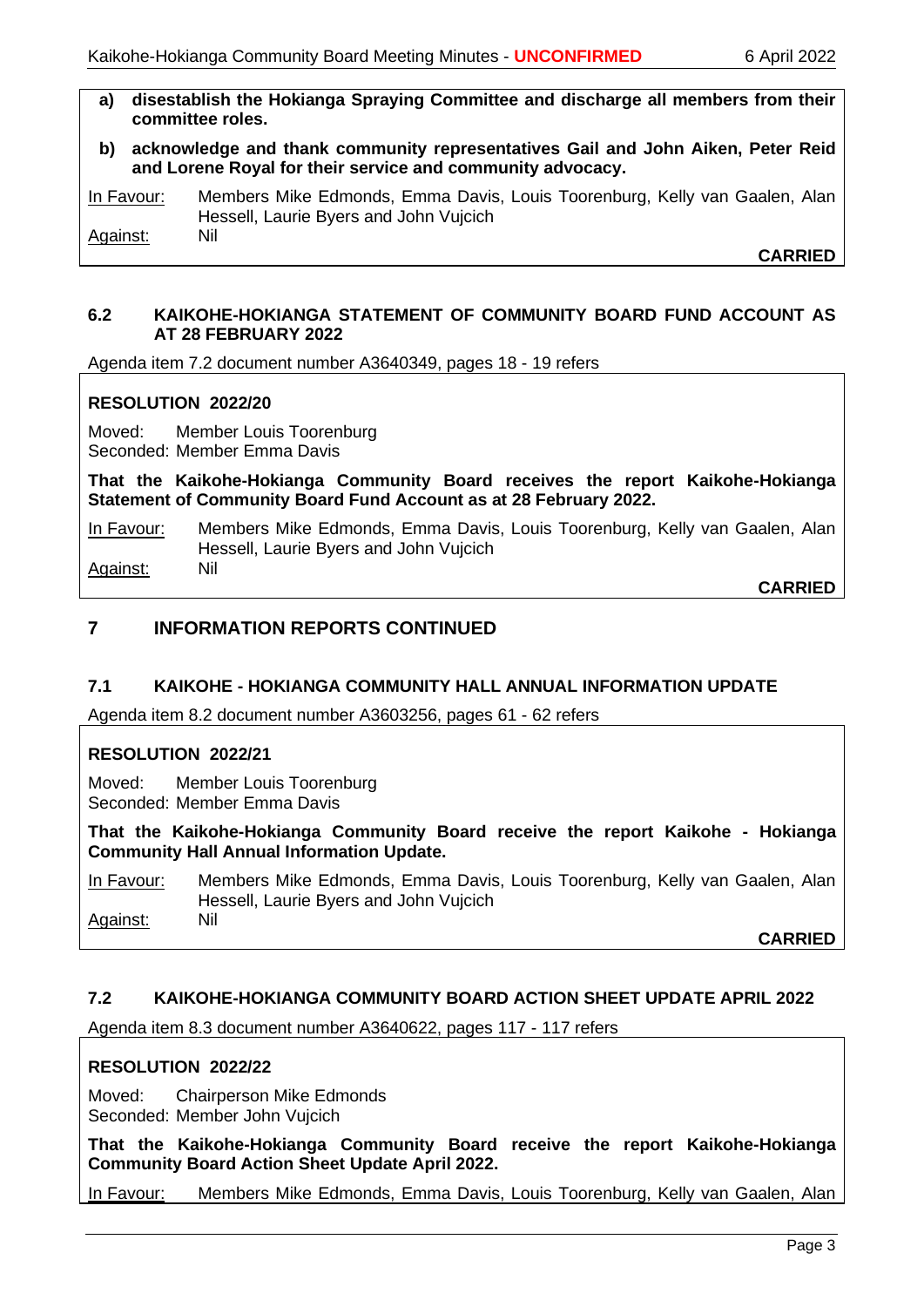|          | Hessell, Laurie Byers and John Vujcich |
|----------|----------------------------------------|
| Against: | <b>Nil</b>                             |

**CARRIED**

# **6.3 FUNDING APPLICATIONS**

### **RESOLUTION 2022/23**

Moved: Member Kelly van Gaalen Seconded: Member John Vujcich

**That the Kaikohe-Hokianga Community Board:**

- **pproves the sum of \$xx.xx (plus GST if applicable) be paid from the Board's**  a) **Community Fund account to Kohukohu Bowling Club to replace the grass and purchase two water tanks for the Kohukohu Bowling Club, to support the following Community Outcomes:**
	- **i) Proud, vibrant communities**
	- **ii) Communities that are healthy, safe, connected and sustainable.**
- **b) approves the sum of \$xx.xx (plus GST if applicable) be paid from the Board's Community Fund account to R. Tucker Thompson to send a youth from the Kaikohe-Hokianga Community Board area to attend the 7-day Youth Development Voyage on the R. Tucker Thompson, to support the following Community Outcomes:**
	- **i) Proud, vibrant communities**
	- **ii) Communities that are healthy, safe, connected and sustainable.**
- **pproves the sum of \$xx.xx (plus GST if applicable) be paid from the Boards Community Fund account to Weka Weka Valley Community Trust for the purchase of shelving, paint, roller blinds and barstools for the Waimamaku Resource Centre, to support the following Community Outcomes:**
	- **i) Proud, Vibrant communities**
	- **ii) Communities that are healthy, safe, connected and sustainable.**

In Favour: Mike Edmonds, Emma Davis, Louis Toorenburg, Kelly van Gaalen, Alan Hessell, Laurie Byers, John Vujcich and Moko Tepania Against: Nil

**CARRIED**

# **RESOLUTION TO EXCLUDE THE PUBLIC**

### **RESOLUTION 2022/24**

Moved: Chairperson Mike Edmonds Seconded: Member Alan Hessell

**That the public be excluded from the following parts of the proceedings of this meeting.**

**The general subject matter of each matter to be considered while the public is excluded, the reason for passing this resolution in relation to each matter, and the specific grounds under section 48 of the Local Government Official Information and Meetings Act 1987 for the passing of this resolution are as follows:**

|                         |             | General subject of each Reason for passing this Ground(s) under section 48 |      |
|-------------------------|-------------|----------------------------------------------------------------------------|------|
| matter to be considered |             | resolution in relation to for the passing of                               | this |
|                         | each matter | resolution                                                                 |      |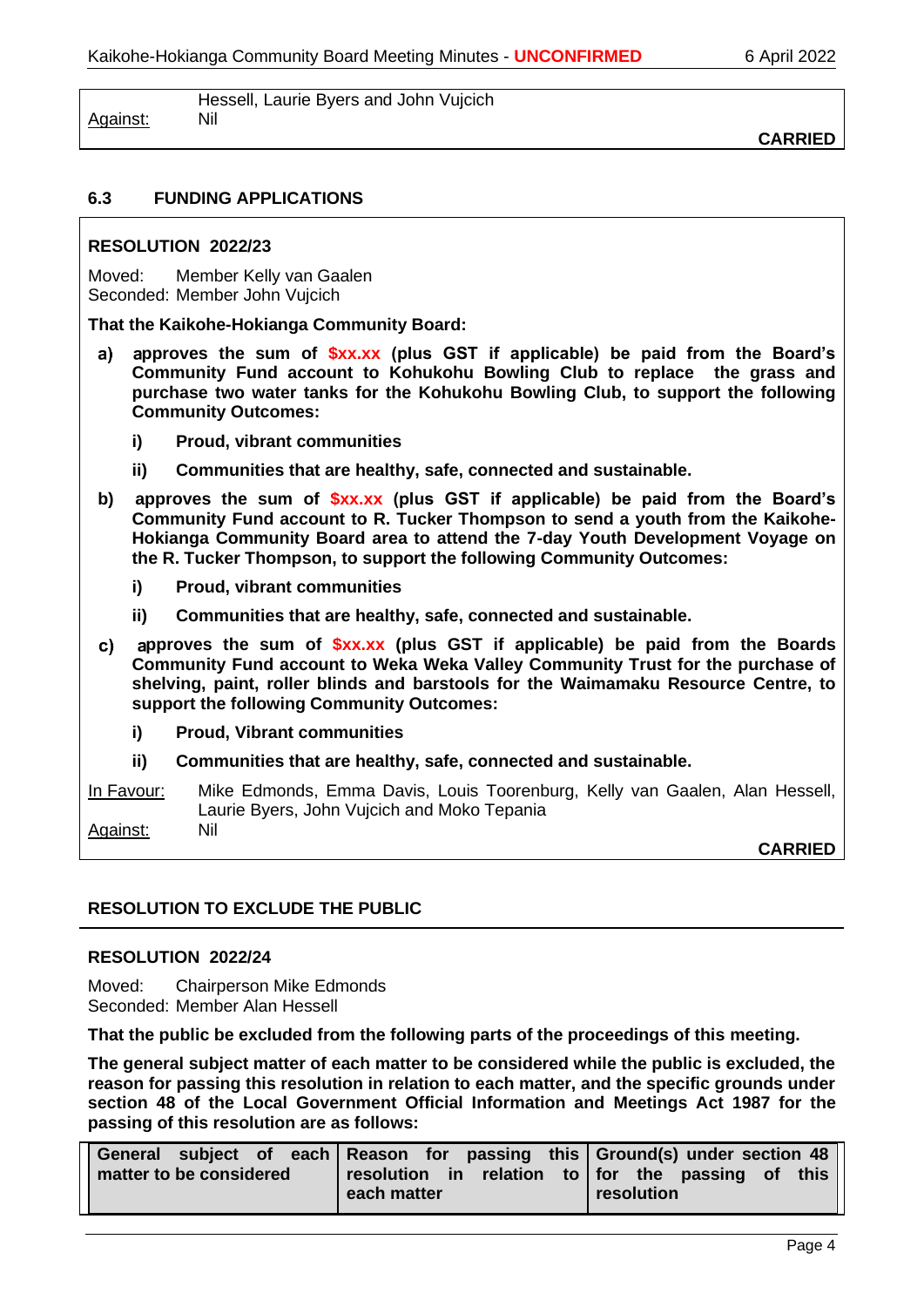| 7.5 – Funding Applications | $s7(2)(a)$ - the withholding of<br>the information is necessary to<br>protect the privacy of natural<br>persons, including that of<br>deceased natural persons.<br>$s7(2)(f)(i)$ - free and frank<br>expression of opinions by or<br>between or to members or<br>officers or employees of any<br>local authority. | $s48(1)(a)(i)$ - the<br>public<br>conduct of the relevant part of<br>proceedings of<br>the<br>the<br>meeting would be likely to<br>result in the disclosure of<br>information for which<br>good<br>reason for withholding would<br>exist under section<br>- 6<br>or o<br>section 7. |
|----------------------------|-------------------------------------------------------------------------------------------------------------------------------------------------------------------------------------------------------------------------------------------------------------------------------------------------------------------|-------------------------------------------------------------------------------------------------------------------------------------------------------------------------------------------------------------------------------------------------------------------------------------|
|                            |                                                                                                                                                                                                                                                                                                                   | <b>CARRIED</b>                                                                                                                                                                                                                                                                      |

*The meeting adjorned 12.03 to 12.15pm At 12:12 pm, Member Moko Tepania joined the meeting.*

# **RESOLUTION TO READMIT THE PUBLIC**

### **RESOLUTION 2022/25**

Moved: Chairperson Mike Edmonds Seconded: Member Alan Hessell

**That Kaikohe-Hokianga Community Board moves out of Public Excluded and into Ordinary meeting.**

In Favour: Mike Edmonds, Emma Davis, Louis Toorenburg, Kelly van Gaalen, Alan Hessell, Laurie Byers, John Vujcich and Moko Tepania Against: Nil

**CARRIED**

# **6 REPORTS**

# **6.3a FUNDING APPLICATIONS CONTINUED**

Agenda item 7.3 document number A3614080, pages 22 - 25 refers

### **RESOLUTION 2022/26**

Moved: Member Kelly van Gaalen Seconded: Member John Vujcich

**That the Kaikohe-Hokianga community Board pproves the sum of \$14,190 (plus GST if applicable) be paid from the Board's Community Fund account to Kohukohu Bowling Club to replace the grass and purchase two water tanks for the Kohukohu Bowling Club, to support the following Community Outcomes:**

- **i) Proud, vibrant communities**
- **ii) Communities that are healthy, safe, connected and sustainable.**

In Favour: Mike Edmonds, Emma Davis, Louis Toorenburg, Kelly van Gaalen, Alan Hessell, Laurie Byers, John Vujcich and Moko Tepania Against: Nil

**CARRIED**